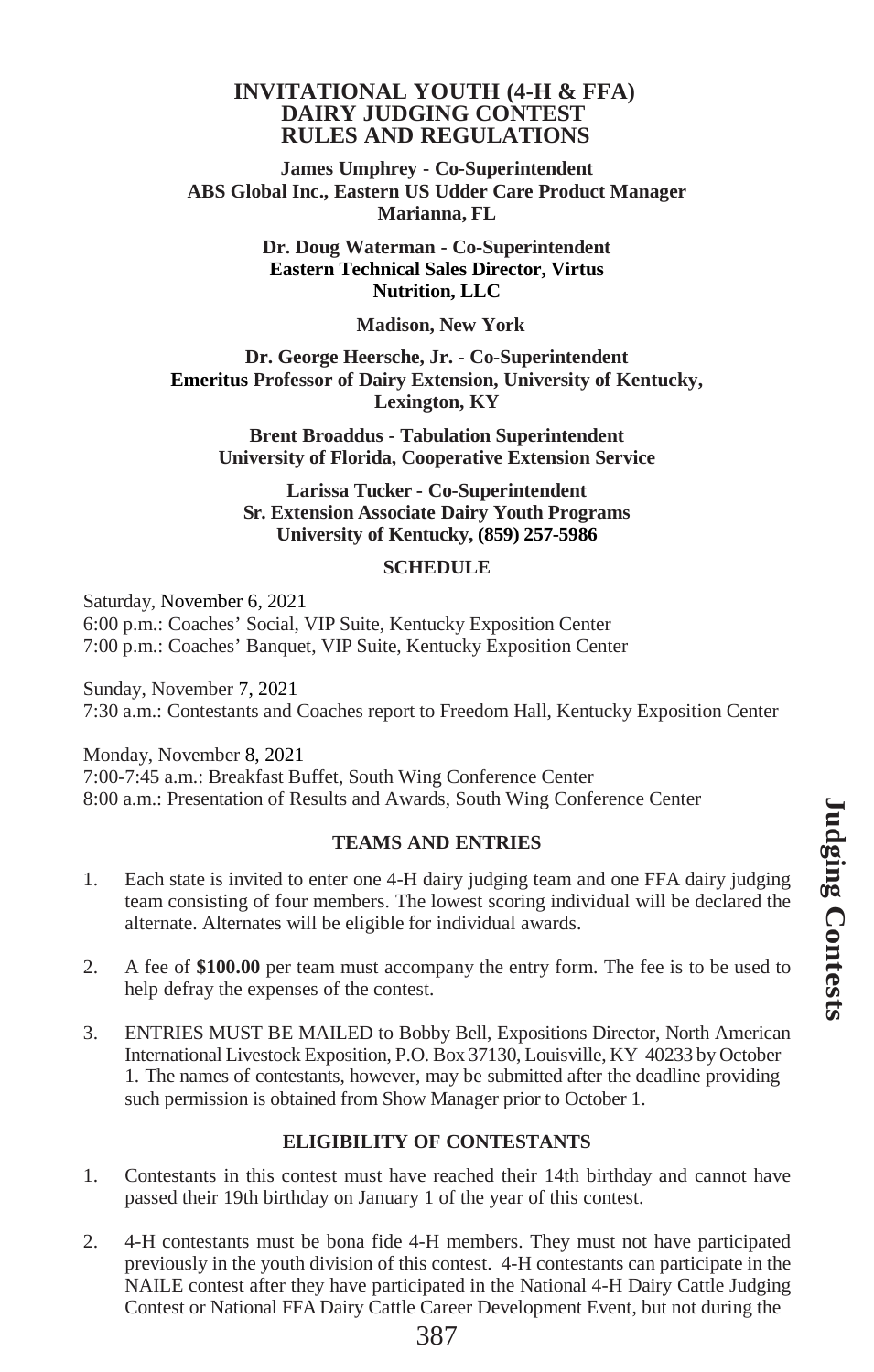same calendar year.

- 3. FFA Contestants must be enrolled in Vo-Ag and be members of FFA. They must not have participated previously in the youth division of this contest . FFA contestants can participate in the NAILE contest after they have participated in the National FFA Dairy Cattle Career Development Event or National 4-H Dairy Cattle Judging Contest, but not during the same calendar year.
- 4. If the eligibility of any member is protested, such protest may be made in writing at the arena side the day of the contest, before the contest begins. The protest must be accompanied by a check for \$25.00 which will be returned if the protest is sustained. In case the protest is not sustained, the \$25.00 shall be forfeited.

#### **CONTEST SUPERINTENDENT**

- 1. The Superintendent of the contest, in cooperation with the Exposition management and the contest committee, will be in charge of the contest and conduct it in compliance with these rules and regulations. He/She shall have the authority for the interpretation of the rules.
- 2. The Superintendent shall have a sufficient number of assistants to conduct the contest and tabulate the results.

# **JUDGING SYSTEM**

1. Competent judges shall place all classes while contestants are placing the classes. They shall hear and score all reasons. Judges will file their official placings and cuts with the Superintendent.

## **METHOD OF CONDUCT**

- **1. No member of any team nor their coach shall be allowed in the cattle barns nor have the privilege of inspecting any cattle at the North American International Livestock Exposition previous to the contest unless they have written permission from the Superintendent.**
- 2. All contestants and coaches will report to the Superintendent in Freedom Hall at 7:30 a.m. on Sunday, November 7, 2021. Final instructions will be given and questions answered at this meeting.
- 3. The Superintendent shall supply contestants with placing cards and any other necessary forms. No contestant shall be allowed to take any books, notes or writing paper into the ring or reasons preparation area except materials furnished by the Superintendent. This includes all electronic communication devices.
- 4. Fifteen minutes will be allowed for placing all classes.
- 5. Oral reasons, to be given on the afternoon of the day of the contest, should not exceed two minutes in length. Contestants will not be allowed to use notes during oral reasons.
- 6. Reasons classes will be designated prior to the contest.
- 7. Youth contestants shall give oral reasons on four cow classes.
- 8. While the classes are being placed and reasons are being studied and given, there SHALL BE NO COMMUNICATION among the contestants and anyone else except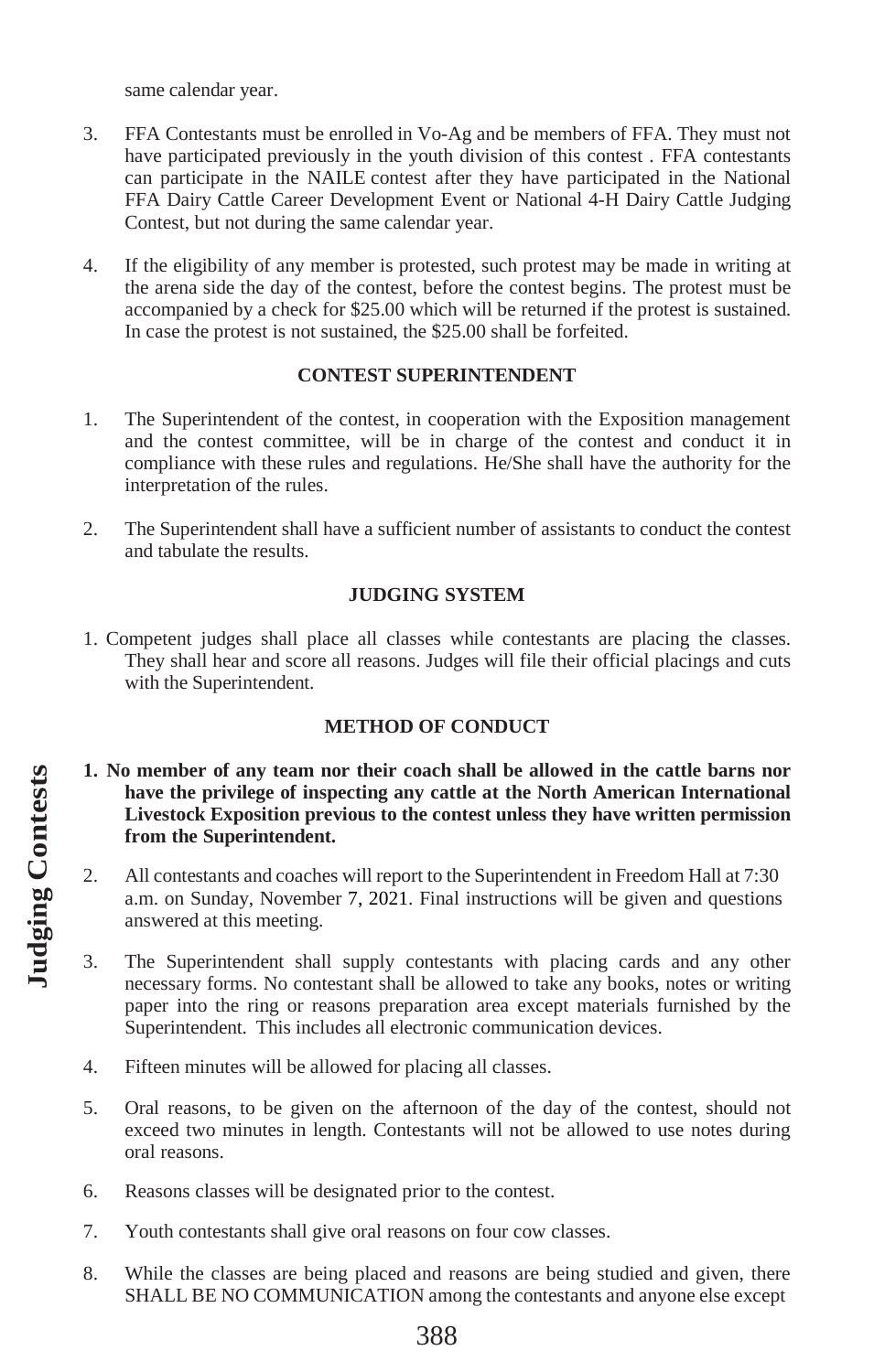as directed by the Superintendent or his assistants.

9. Designated cards with the contestants' desired placing marked clearly will be collected at the end of each class and filed with the Superintendent for tabulation.

#### **CLASSES**

- 1. Classes will be selected, by a competent committee, from animals entered in the North American International Livestock Exposition.
- 2. Ten classes of four individuals each shall be judged. A cow class and a heifer class (yearling or calves) will be selected from the following breeds: Ayrshire, Brown Swiss, Guernsey, Holstein, and Jersey.
- 3. Animals will be designated by numbers on the showmen of the animals and lined up consecutively 1, 2, 3, and 4 from right to left as viewed from the rear. It will be the responsibility of each contestant to see that his/her placing conforms to the animal's correct number.
- 4. Animals will be shown in a careful manner so that all contestants will have a fair chance to observe them. Animals will be paraded, held head to tail and stood side by side. Contestants shall not, at any time, place their hands on any animal.

| <b>Ring Activity</b>             | <b>Minutes</b> |
|----------------------------------|----------------|
| Circle the ring clockwise        | 2              |
| Head to tail                     | 3              |
| Circle the ring counterclockwise | 2              |
| Side by side                     | $\mathcal{R}$  |
| Circle the ring clockwise        |                |
| Head to tail                     | $\overline{4}$ |
| <b>Total time</b>                | 15             |

## **DETERMINATION OF RATINGS**

- 1. Ratings shall be based upon a possible score of 50 points for each class placed and 50 points for each set of reasons.
- 2. The final rank for each contestant in each breed shall be determined by totaling scores on placings and reasons (if any) for that breed. The overall individual ranking shall be determined by adding scores for each of the five breeds.
- 3. The overall team ranking shall be determined by totaling all scores of the three highest scoring team members. The team ranking for each breed shall be determined by totaling the scores and reasons (if any) for each of the three highest scoring members.
- 4. The procedures used to break tied scores are listed below.